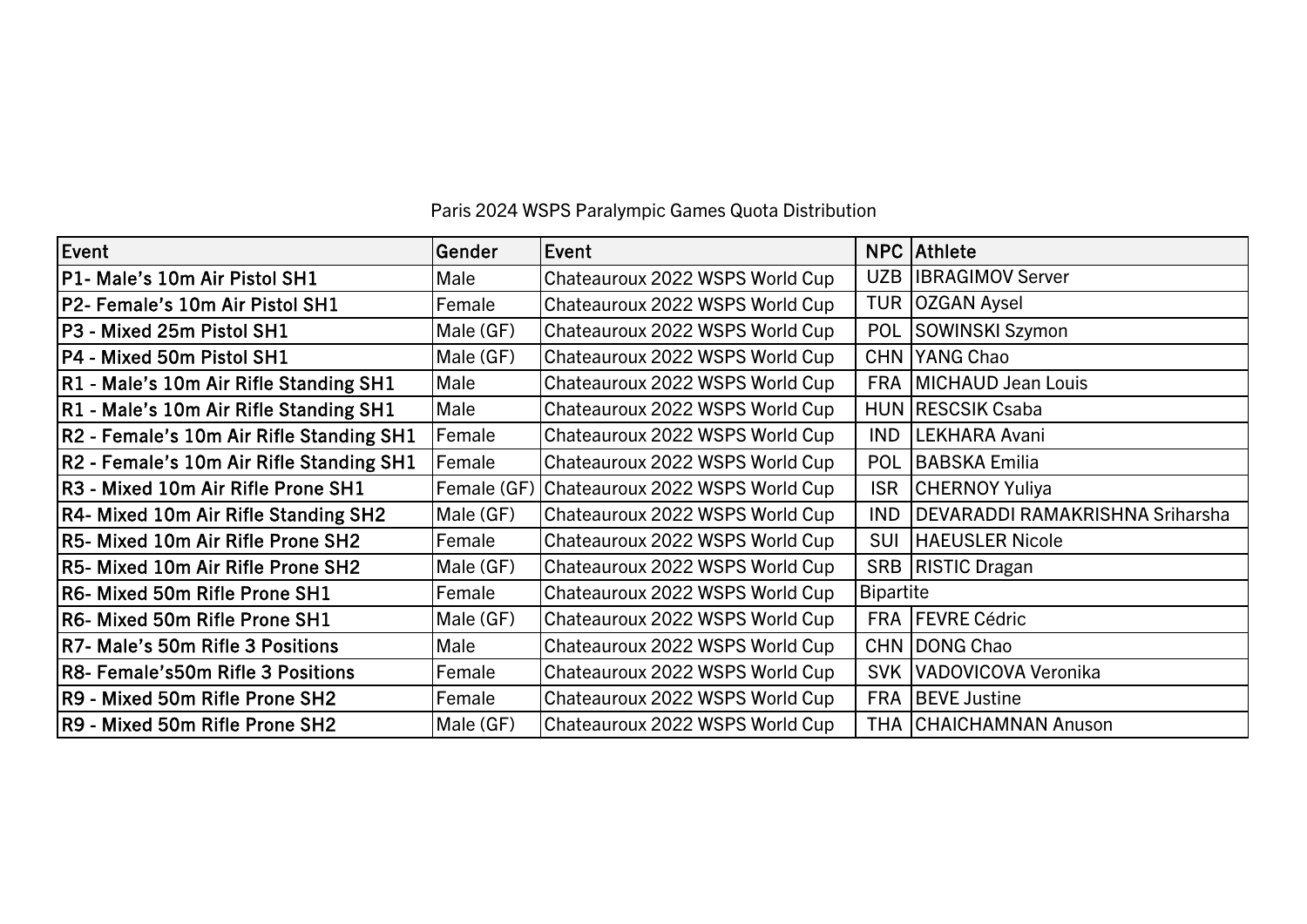|            |              | R1  | R2    |     | R3    |     | <b>R4</b> |     | R <sub>5</sub> |     | R <sub>6</sub> | R7  | R8    |     | R9    | P <sub>1</sub> | <b>P2</b> |     | P <sub>3</sub> |     | <b>P4</b> |             |               |              |
|------------|--------------|-----|-------|-----|-------|-----|-----------|-----|----------------|-----|----------------|-----|-------|-----|-------|----------------|-----------|-----|----------------|-----|-----------|-------------|---------------|--------------|
| <b>NPC</b> | No. of slots | Men | Women | Men | Women | Men | Women     | Men | <b>Women</b>   | Men | Women          | Men | Women | Men | Women | Men            | Women     | Men | Women          | Men | Women     | Total (Men) | Total (Women) | <b>TOTAL</b> |
| <b>CHN</b> |              |     |       |     |       |     |           |     |                |     |                |     |       |     |       |                |           |     |                |     |           |             |               |              |
| <b>FRA</b> |              |     |       |     |       |     |           |     |                |     |                |     |       |     |       |                |           |     |                |     |           |             |               |              |
| <b>HUN</b> |              |     |       |     |       |     |           |     |                |     |                |     |       |     |       |                |           |     |                |     |           |             |               |              |
| <b>IND</b> |              |     |       |     |       |     |           |     |                |     |                |     |       |     |       |                |           |     |                |     |           |             |               |              |
| <b>ISR</b> |              |     |       |     |       |     |           |     |                |     |                |     |       |     |       |                |           |     |                |     |           |             |               |              |
| <b>POL</b> |              |     |       |     |       |     |           |     |                |     |                |     |       |     |       |                |           |     |                |     |           |             |               |              |
| <b>SRB</b> |              |     |       |     |       |     |           |     |                |     |                |     |       |     |       |                |           |     |                |     |           |             |               |              |
| SUI        |              |     |       |     |       |     |           |     |                |     |                |     |       |     |       |                |           |     |                |     |           |             |               |              |
| <b>SVK</b> |              |     |       |     |       |     |           |     |                |     |                |     |       |     |       |                |           |     |                |     |           |             |               |              |
| <b>THA</b> |              |     |       |     |       |     |           |     |                |     |                |     |       |     |       |                |           |     |                |     |           |             |               |              |
| <b>TUR</b> |              |     |       |     |       |     |           |     |                |     |                |     |       |     |       |                |           |     |                |     |           |             |               |              |
| <b>UZB</b> |              |     |       |     |       |     |           |     |                |     |                |     |       |     |       |                |           |     |                |     |           |             |               |              |
|            |              |     |       |     |       |     |           |     |                |     |                |     |       |     |       |                |           |     |                |     |           | 10          |               | 17           |

Paris 2024 Paralympic Games Quota Distribution